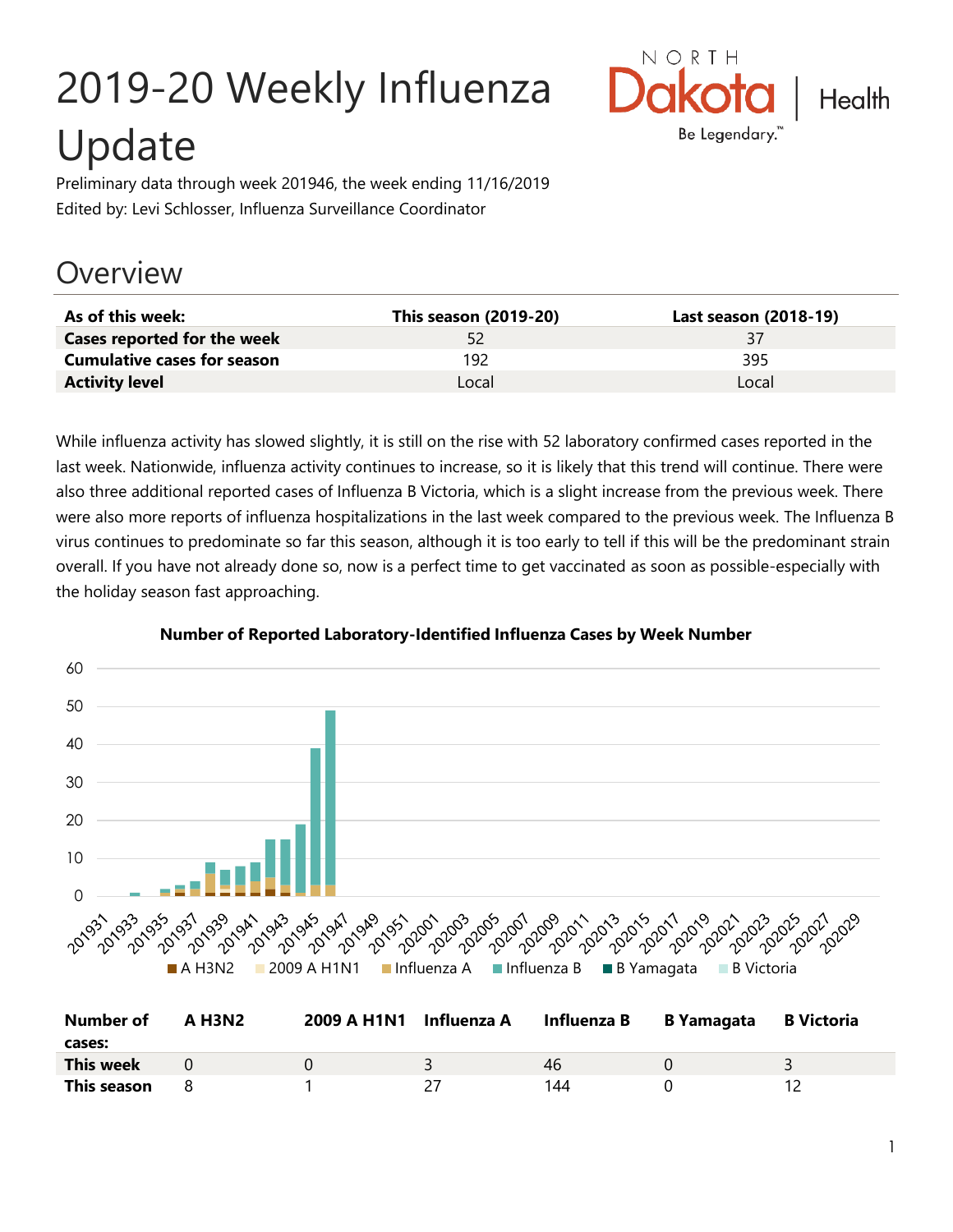Laboratory-confirmed influenza is a reportable disease in North Dakota. Influenza "cases" include people that have tested positive for influenza in a healthcare setting. It does not include people with influenza who did not seek healthcare, or who were diagnosed without a lab test, which is common. The true number of people with influenza in North Dakota is underrepresented, but case data allows us to see where and in what populations influenza is circulating. It also provides context regarding how the current season compares with previous seasons. Find more information about cases on [www.ndflu.com.](file://///nd.gov/doh/DOH-DATA/MSS/DC/PROGRAM/IMMUNE/Immunize/Influenza/Inf18-19/Surveillance/Weekly%20Summaries/www.ndflu.com)



## Case Demographics

#### Cases by **County**



© GeoNames, Navteq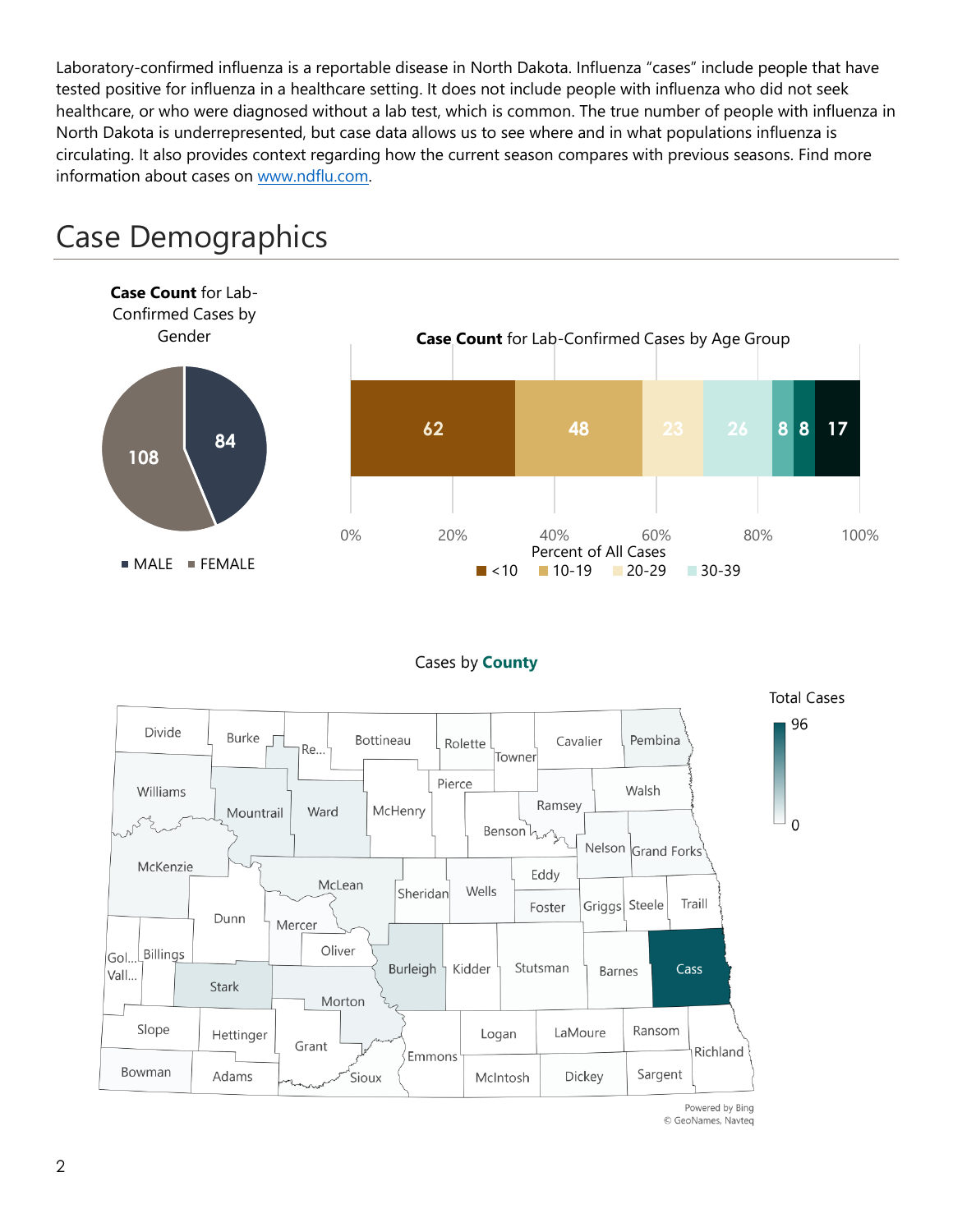# **Outbreaks**

During the influenza season, influenza outbreaks are common anywhere people gather, including schools, child care centers, and health care facilities. Outbreaks of influenza or influenza-like illness may be reported to the NDDoH. The following outbreaks have been reported this season:

| <b>Setting</b>              | <b>Number of outbreaks</b> | <b>Identified pathogens</b> |
|-----------------------------|----------------------------|-----------------------------|
| Long Term Care, Basic Care, |                            |                             |
| <b>Assisted Living</b>      |                            |                             |
| <b>Schools</b>              |                            |                             |
| <b>Child Care Centers</b>   |                            |                             |
|                             |                            |                             |

## Surveillance Programs

In addition to case reporting, the NDDoH uses a variety information sources to fully describe of what is happening during the influenza season.

#### Hospitalizations

This season, the NDDoH has introduced a new influenza hospitalization surveillance program. Select North Dakota hospitals report the number influenza-related hospitalizations weekly to the NDDoH. Because this surveillance methodology is new, hospitalization numbers this year may not be comparable to previous years.



| Total number of          |   |  |  |  |
|--------------------------|---|--|--|--|
| <b>Hospitalizations:</b> |   |  |  |  |
| This week                | З |  |  |  |
| <b>This season</b>       | 8 |  |  |  |

**Total number of deaths for the** 

**Pneumonia** 112 **Influenza** 0

**season:**

#### Deaths

Data on pneumonia and influenza deaths is obtained from Vital Records and based on the cause of death listed on the death certificate.



3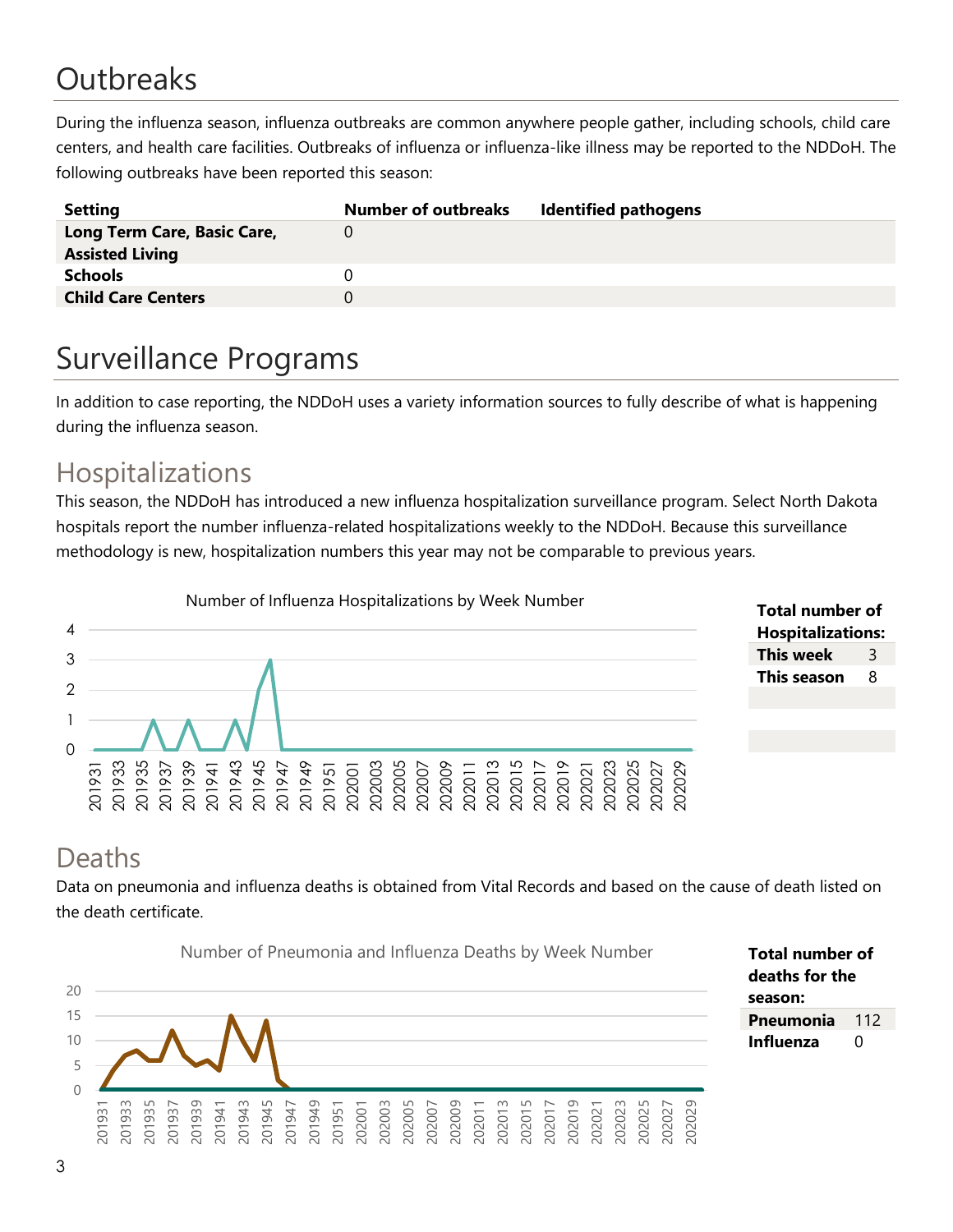### Outpatient Influenza-like Illness

The NDDoH participates in the national U.S. Outpatient Influenza-like Illness Surveillance Network (ILINet). Data from participating outpatient providers in North Dakota are pooled to create a state-wide estimate for the weekly percent of healthcare visits due to influenza-like illness (ILI). Patients presenting with a fever of 100ºF or greater and a cough and/or sore throat are considered to have ILI. For more information on state and national ILINet data, see **FluView** [Interactive.](https://gis.cdc.gov/grasp/fluview/fluportaldashboard.html)



Percent of Outpatient Visits Due to Influenza-like Illness by Week, Current and Previous Season

#### Sentinel Laboratory Data

The NDDoH receives influenza and RSV testing data from participating sentinel laboratories across the state. The total number of positive tests and the total number of tests conducted are reported and used to create a state-wide percent positivity statistic. For influenza, percent positivity of 10% or greater indicates "season level" influenza activity.

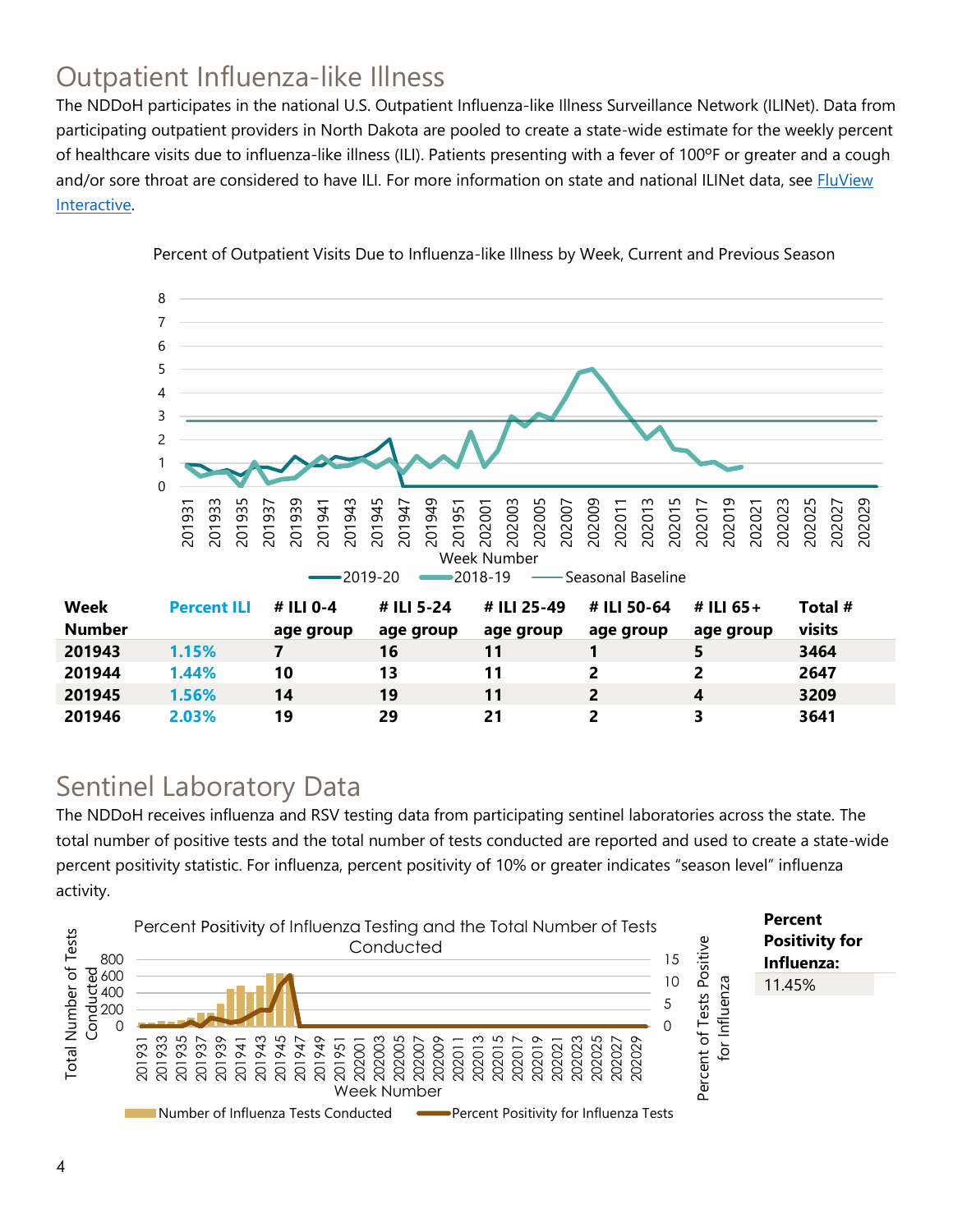

#### School Absenteeism

During the influenza season, increases in school absenteeism data can be used as an early indicator for influenza circulation. The NDDoH received absenteeism data from a majority of schools in the state. Data here include absences for all reasons.



## Multi-season Comparison